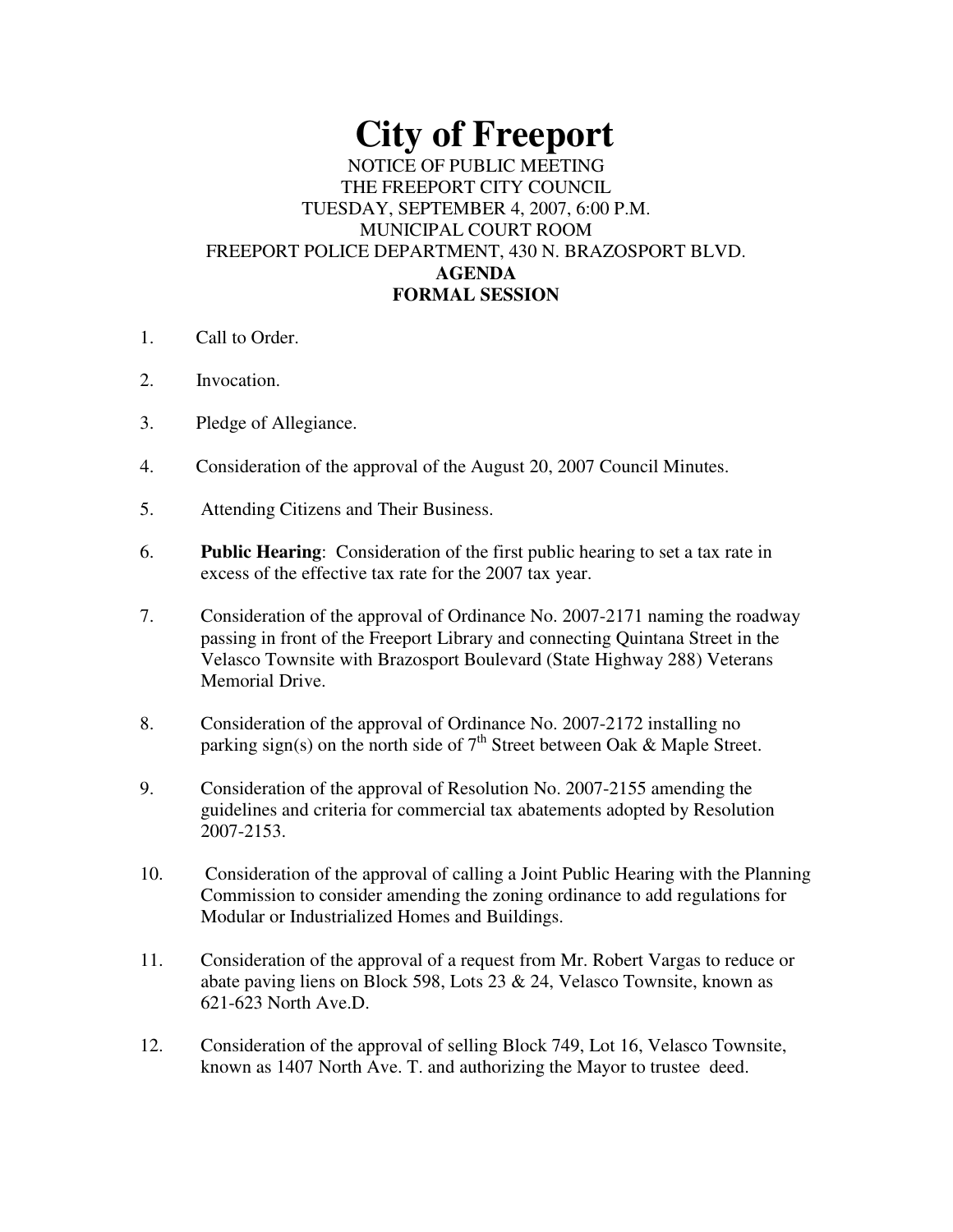- 13. Consideration of the approval of selling Block B, Lot 9, Velasco Heights Subdivision, known as 2233 Yellowstone, Tax ID 8115-0025-0000, and authorizing the Mayor to sign the resale deed.
- 14. Consideration of the approval of purchasing Block 17, Lot 8, Freeport Townsite, known as 331 E.  $2<sup>nd</sup>$  Street, and authorizing the Mayor to accept the deed.
- 15 Consideration of the approval of the Planning Commission's recommendation to change the intersection of Pecan & 9<sup>th</sup> Street from a Yield Sign to a Stop Sign intersection .

## **Executive Session**

A. Section 551.074, Government Code

Deliberations concerning the appointment, employment, evaluation, reassignment, duties, discipline or dismissal of a public officer or employee or to hear a complaint or charge against an officer or employee, to wit:

(l) City Manager

B. Section 551.071, Government Code

Consultation with City Attorney concerning pending or contemplated litigation settlement offers or other matter in which his duty to the City Council under the Texas Disciplinary Rules of Professional Conduct of the State Bar of Texas clearly conflicts with Chapter 551, Government Code, to wit:

(1) Manning Rollerson

C. Action , if any , on Executive Session item(s).

#### **Adjourn**

NOTE: ITEMS NOT NECESSARILY DISCUSSSED IN THE ORDER THEY APPEAR ON THE AGENDA. THE COUNCIL, AT ITS DISCRETION, MAY TAKE ACTION ON ANY OR ALL OF THE ITEMS AS LISTED. This notice is posted pursuant to the Texas Open Meeting Act. (Chapter 551, Government Code)

In compliance with the American with Disabilities Act, the City of Freeport will provide for reasonable accommodations for persons attending City Council Meetings. Request should be received 48 hours prior to the meetings. Please contact the City Secretary office at 979.233.3526.

I, Delia Munoz, City Secretary, City of Freeport, Texas, hereby certify that this agenda was posted on the official bulletin board/glass door of City Hall, facing the rear parking lot of the building, with 24 hour a day public access, 200 W. 2nd Street, Freeport, Texas, on August 29, 2007, at or before 5:00 p.m.

> Delia Muñoz, City Secretary City of Freeport, Texas

> \_\_\_\_\_\_\_\_\_\_\_\_\_\_\_\_\_\_\_\_\_\_\_\_